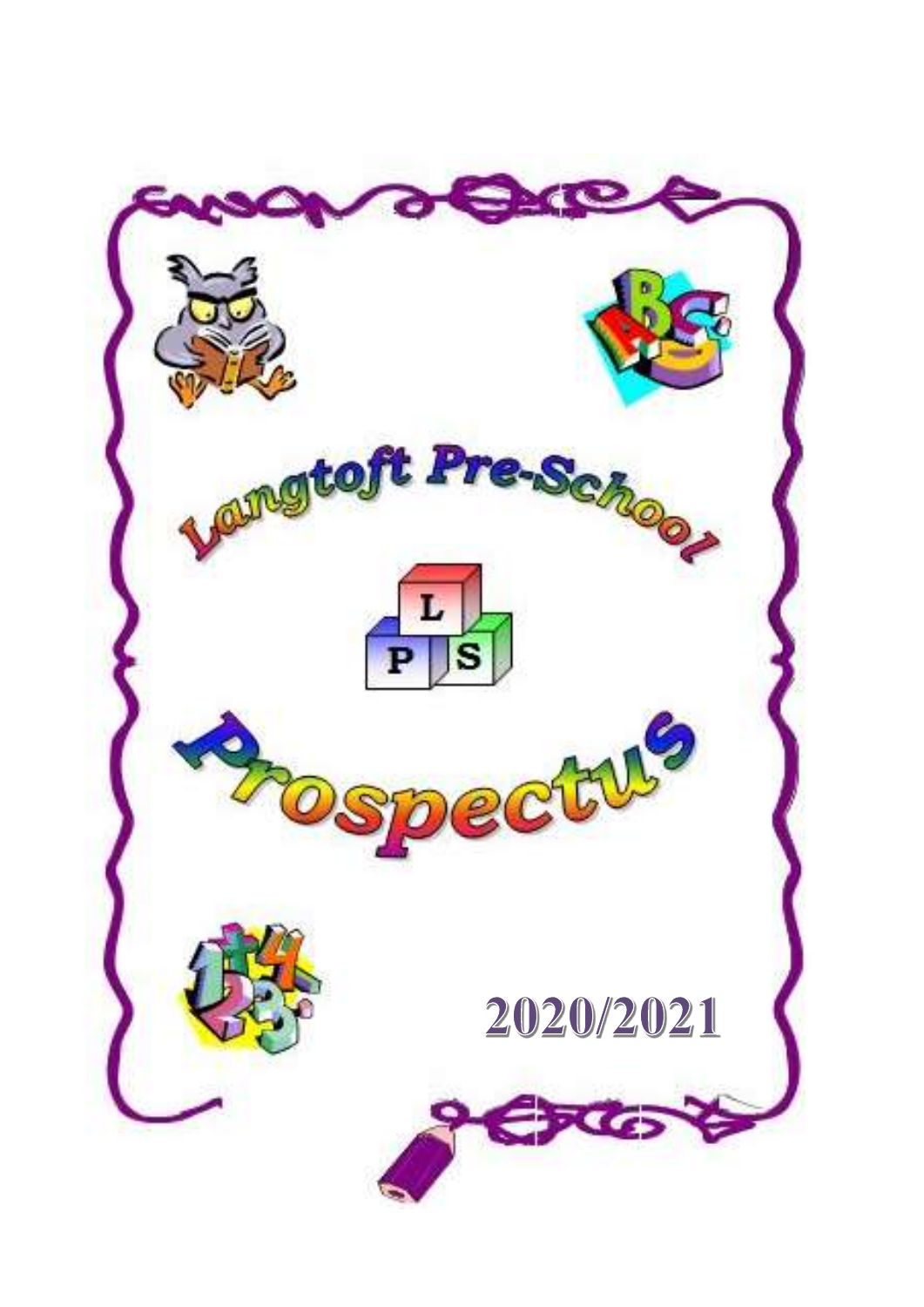# Welcome to Langtoft Pre-School

Langtoft Pre-School is an early years educational establishment founded in 1975 and is a registered charity, Charity No: 1076471. It offers a safe and happy environment in which children receive an excellent quality of education and care. Langtoft Pre-School is registered with OFSTED (Office for Standards in Education) and from our most recent inspection in July 2019 we received a good report.

# Langtoft Pre-School aims to:

- provide high quality care and education for children primarily below statutory school age;
- work in partnership with parents to help children learn and develop;
- add to the life and well-being of its local community;
- offer children and their parents a service that promotes equality and values diversity.

# We aim to ensure that each child:

- is in a safe and stimulating environment;
- is given generous care and attention, because of our ratio of qualified staff to children, as well as volunteer parent helpers and students;
- has the chance to join with other children and adults to play and explore together;
- is helped to take forward her/his learning and development by being helped to build on what she/he already knows and can do;
- has a personal key person who makes sure each child makes satisfying progress;
- is in a setting that sees parents as partners in helping each child to learn and develop; and
- is in a setting in which parents help to shape the service it offers through a volunteer management committee.

# Children's Development and Learning

 At Langtoft Pre-School we follow the Early Years Foundation Stage curriculum which came into force in September 2012. The EYFS sets the standards that all early year's providers must meet to ensure that children learn and develop well and are kept safe and healthy. It promotes teaching and learning to ensure children's 'school readiness' and gives children the broad range of knowledge and skills that provide the right foundation for good future progress through school and life.

# The EYFS seeks to provide:

- quality and consistency so every child makes good progress
- a secure foundation through opportunities planned around the needs and interests of each child
- partnership working between practitioners and parents and/or carers
- equality of opportunity ensuring every child is included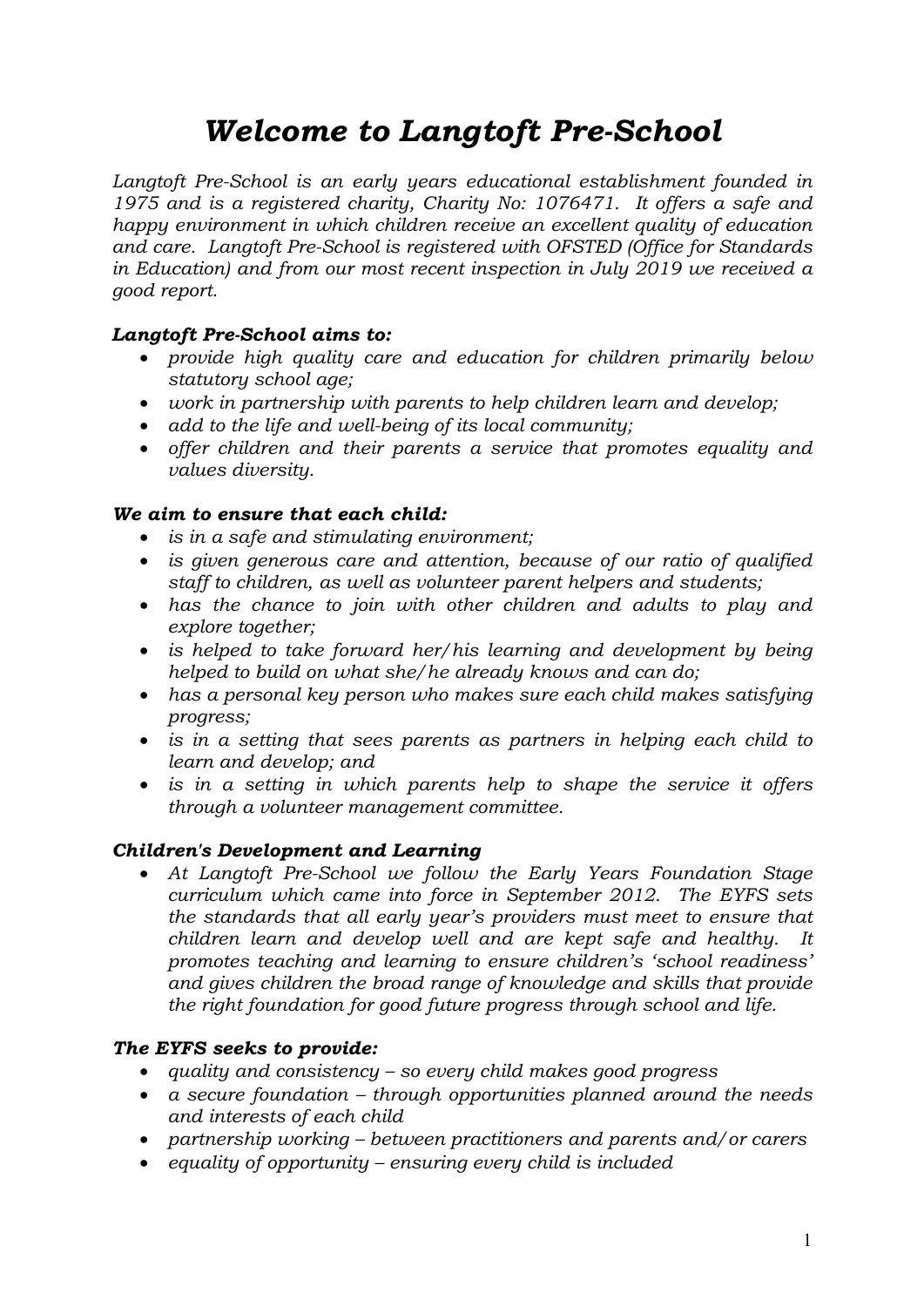# Four guiding principles shape our work at Pre-School:

- $\bullet$  A Unique Child
	- o This recognises that every child is a competent learner from birth who can be resilient, capable, confident and self-assured.
- Positive Relationships
	- o This describes how children learn to be strong and independent from a base of loving and secure relationships with parents and/or a key worker.
- Enabling Environments
	- o This explains that the environment plays a key role in supporting and extending children's development and learning.
- Learning and Development
	- o This recognises that children develop and learn in different ways and at different rates and that all areas of learning and development are equally important and inter-related.

# The Areas of Learning and Development:

There are three prime areas and four specific areas of learning and development which are equally important and depend on each other to support a rounded approach to child development. Each area is delivered through planned, purposeful play, with a balance of adult-led and childinitiated activities and consideration is given to the three different ways in which children learn –

- Playing and exploring
- Active learning
- Creating and thinking critically

The **prime** areas are crucial for igniting children's curiosity and enthusiasm for learning and for building their capacity to learn, form relationships and thrive. These are:

- Personal, Social and Emotional Development
	- $\checkmark$  We provide children with experiences and support which will help them to develop a positive sense of themselves and of others, form positive relationships and develop respect for others, develop social skills, learn how to manage their feelings and to understand appropriate behaviour.
- Communication and Language
	- $\checkmark$  We provide opportunities for children to experience a rich language environment in which to develop their skills in expressing themselves, speaking and listening in a range of situations and support them in developing confidence to do so.
- Physical Development
	- $\checkmark$  We provide opportunities for children to be active and interactive and to improve their skills of co-ordination, control, manipulation and movement. We also support them in developing an understanding of the importance of physical activity and making healthy choices in relation to food.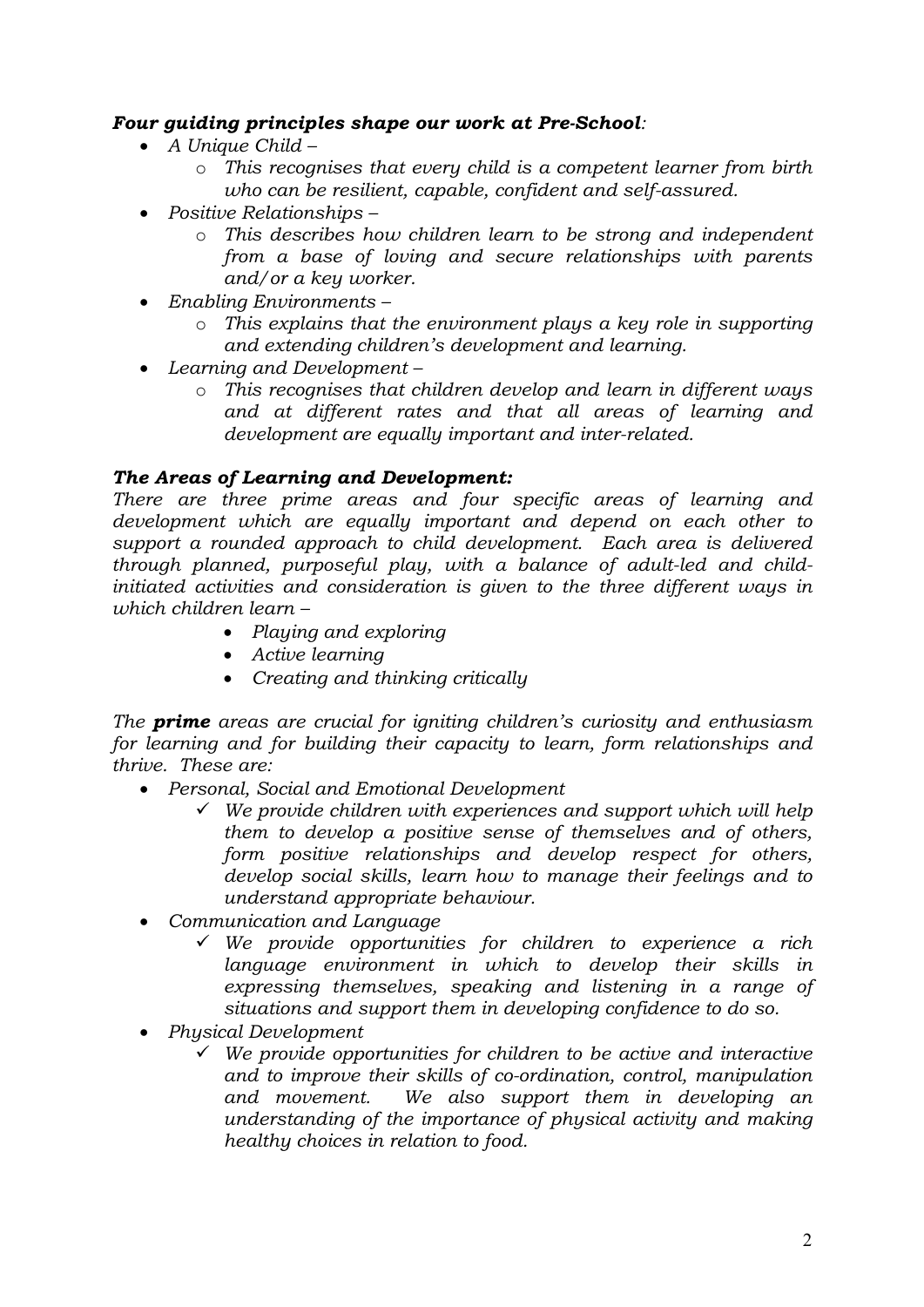The **specific** areas are ones through which the prime areas are strengthened and applied. These are:

- Literacy
	- $\checkmark$  Children are given access to a wide range of reading materials (books, poems) to encourage their interest in reading and writing and opportunities are provided for them to enjoy, learn, practise and talk about their developing understanding.
- Mathematics
	- $\checkmark$  We provide opportunities for children to practise and extend their skills in counting, understanding and using numbers, describing shapes, spaces and measures and to gain confidence in their use.
- Understanding the World
	- $\checkmark$  We support children in developing the skills and understanding that help them make sense of the world and community. We provide opportunities for them to explore, observe and find out about people, places, technology and the environment.
- Expressive Arts and Design
	- $\checkmark$  We allow children to explore and play with a wide range of media and materials and provide them with the opportunity to explore and share their thoughts, ideas and feelings through a variety of art, music, movement, dance and role-play activities.

# Working together for your children

At Langtoft Pre-School we maintain the ratio of adults to children that is set though the Statutory Framework for the Early Years Foundation Stage. We also have volunteer parent helpers where possible to complement these ratios. This helps us to:

- *give time and attention to each child*;
- talk with the children about their interests and activities;
- help children to experience and benefit from the activities we provide; and
- allow the children to explore and be adventurous in safety.

| <b>Staff members:</b> |  |
|-----------------------|--|
|-----------------------|--|

| Nicola Ferdinand      | Manager, Level 3, Key person                                |
|-----------------------|-------------------------------------------------------------|
| Lucie Cunnington      | Deputy Supervisor & SEND Co-ordinator, (DPP), key<br>person |
| Rebecca<br>Twelvetree | Pre-School Practitioner, Level 3, Key Person                |
| Suzanne<br>Chappell   | Pre-School Practitioner, Level 3, Key Person                |
| Tracey Smith          | Pre-School Practitioner, Level 3, Key Person                |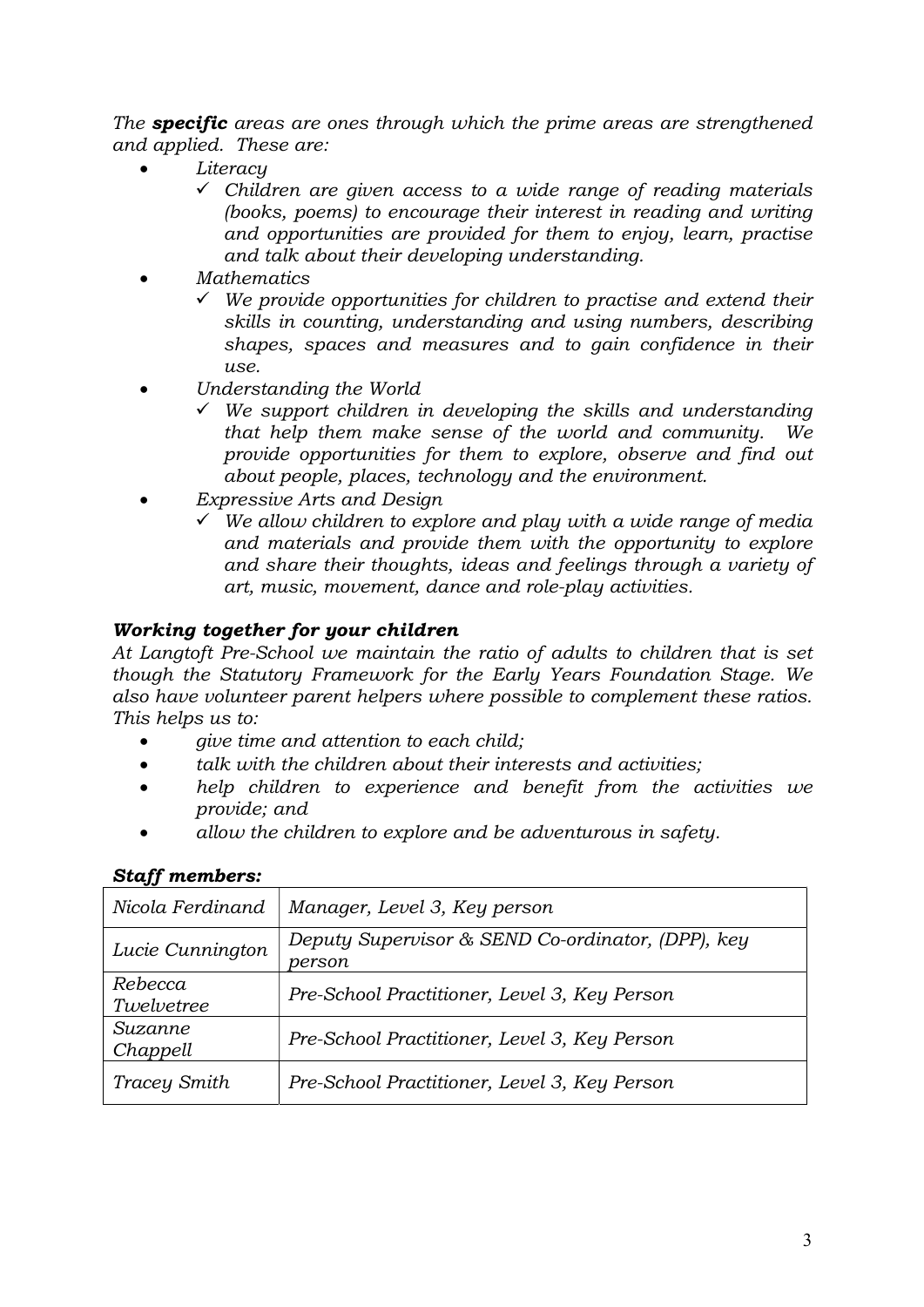| <b>Opening Times:</b> |                      |                       |                 |  |
|-----------------------|----------------------|-----------------------|-----------------|--|
|                       |                      |                       |                 |  |
|                       | <b>Session Times</b> | <b>Breakfast Club</b> | Extended Play   |  |
| Monday                | 8.45am-2.45pm        | 7.45am-8.45am         | 2.45pm-3.15pm   |  |
| Tuesday               | 8.45am-2.45pm        | 7.45am-8.45am         | 2.45pm-3.15pm   |  |
| Wednesday             | 8.45am-2.45pm        | 7.45am-8.45am         | 2.45pm-3.15pm   |  |
| Thursday              | 8.45am-11.45am       | 7.45am-8.45am         | $2.45pm-3.15pm$ |  |
| Friday                | $8.45$ am-2.45pm     | 7.45am-8.45am         | 2.45pm-3.15pm   |  |

| <b>Sessions Available</b>     |         |
|-------------------------------|---------|
| Monday morning:               | 3 hours |
| Monday morning plus lunch:    | 4 hours |
| Monday all day:               | 6 hours |
| Tuesday morning:              | 3 hours |
| Tuesday morning plus lunch:   | 4 hours |
| Tuesday all day:              | 6 hours |
| Wednesday morning:            | 3 hours |
| Wednesday morning plus lunch: | 4 hours |
| Wednesday all day:            | 6 hours |
| Thursday morning:             | 3 hours |
| Friday morning:               | 3 hours |
| Friday all day:               | 6 hours |

Monday, Tuesday and Wednesday all day sessions: Pre-School offers all day opening to meet the needs of working parents. Children may attend the morning session only, the morning session and stay for lunch, or stay all day. Children must be 3 years old to stay all day, however children who are younger than this may still attend the morning session and stay with us for lunch, finishing their session at 12.45pm.

**Friday all day session:** this is only available to "Rising Fives", i.e. those children due to start school the following September. This session includes taking part in events such as a physical fun afternoon, a presentation to parents at the end of term and it allows the opportunity to plan activities that are suitable for slightly older children. We also work closely with your child and the local primary schools to prepare for their transition to school and will accompany them to Langtoft Primary School to attend the taster sessions during the summer term.

# Breakfast Club/Extended Play

Pre-School offers the above to all parents and it is run according to demand. Breakfast Club starts at either 7.45am of 8.15am and includes your child's breakfast. It is charged at our current hourly rate and we offer a selection of healthy breakfast options, including fruit, yogurt, muffins and cereal bars. The extended play sessions are for 30 minutes and start at 2.45pm and finish at 3.15pm. We also ask for a £1 per day contribution on top of the usual fees for breakfast club.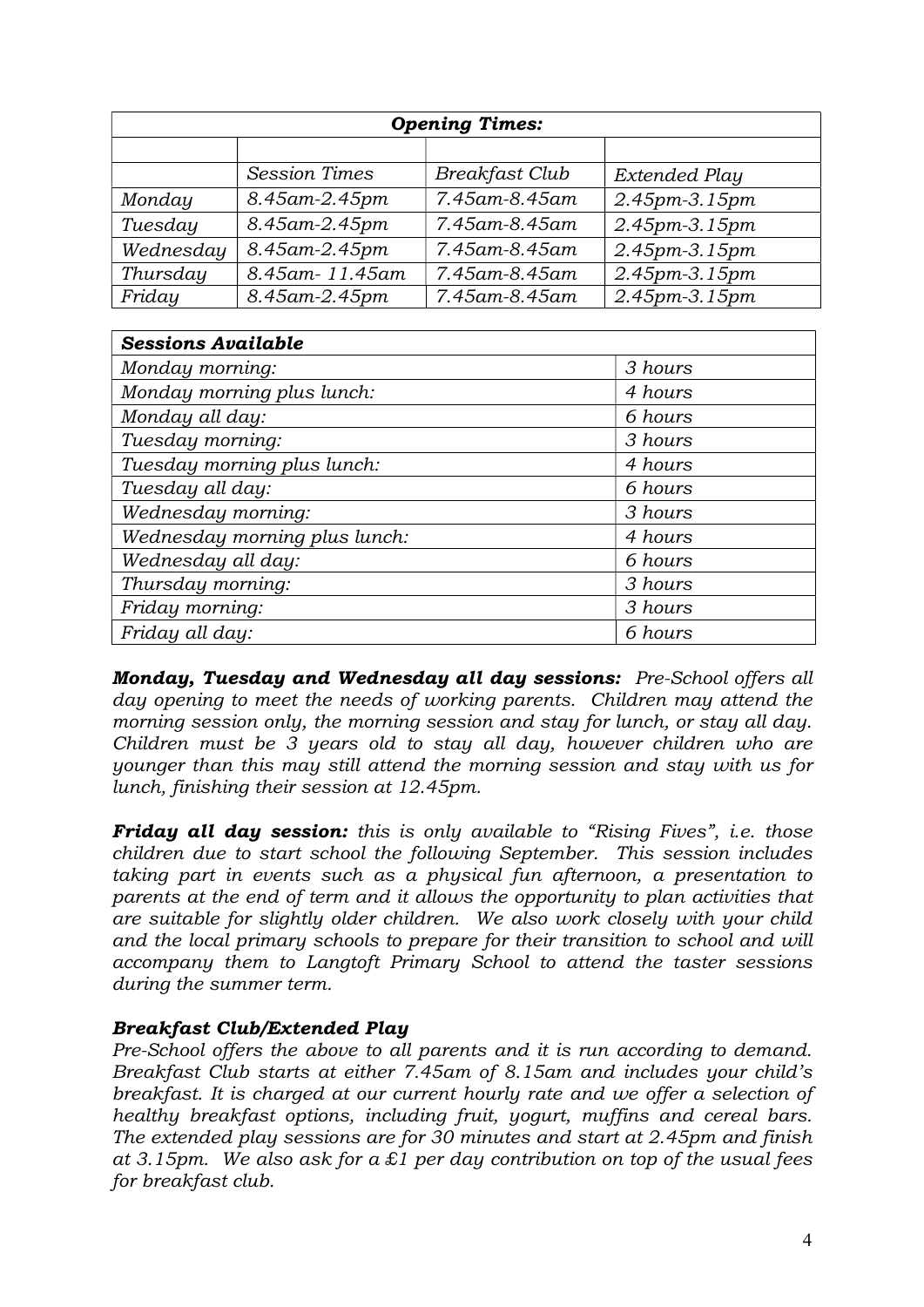## Timetable and Routines

We believe that care and education are equally important in the experience, which we offer children. The routines and activities that make up the session/day in the setting are provided in ways that:

- help each child to feel that she/he is a valued member;
- ensure the safety of each child;
- help children to gain from the social experience of being part of a group; and
- provide children with opportunities to learn and help them to value learning.

We organise our sessions so that the children can choose from - and work at a range of activities and, in doing so, build up their ability to select and work through a task to its completion. The children are also helped and encouraged to take part in adult-led small and large group activities, which introduce them to new experiences and help them to gain new skills, as well as helping them to learn to work with others.

Outdoor activities contribute to children's health, their physical development and their knowledge of the world around them. The children have the opportunity - and are encouraged - to take part in outdoor child-chosen and adult-led activities, as well as those provided in the indoor playroom.

The all day sessions take account of children's changing energy levels throughout the day and we cater for children's individual needs for rest and quiet activities.

We have a rolling snack system which runs from  $10a.m - 10.45a.m$  and allows children to choose when to have their snack between these times. Pre-School will provide your child's snack and the cost of this is built into the fees charged. We offer a choice of fruit including apples, grapes, bananas, oranges and pineapples. Children also have a breadstick and a cup of milk, which they can pour themselves. Pre-School receives 1/3 pint of milk for each child from the government.

# Key Persons and your child

Our setting has a key person system. This means that each member of staff has a group of children for whom she is particularly responsible. Your child's key person will be the person who works with you to make sure that what we provide is right for your child's needs and interests. When your child first starts at the setting, she will help your child to settle and throughout your child's time at the setting, will help your child to benefit from Pre-School's activities.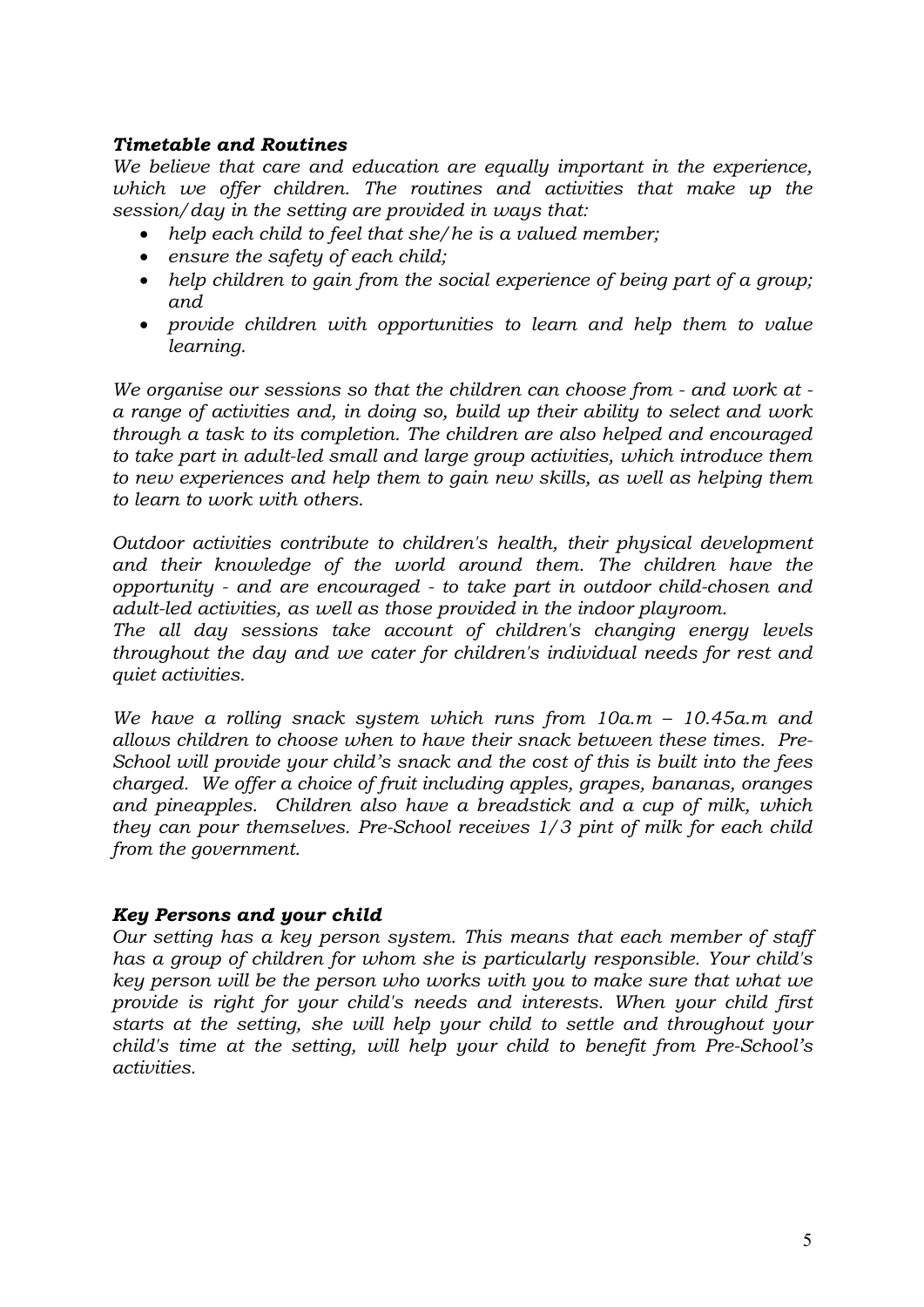## Records of Learning and Development

Pre-School will keep a record of learning and development for your child using the Tapestry system. You will be given login details to be able to access this online. Your child's key person will work with you to keep this record, collecting information about your child's needs, activities and interests. When a child aged between two and three starts with us, the key person will review their progress and provide parents with a short written summary of their child's development in the prime areas. This forms one of the two parts of the two-year-old progress check, the second part of which is completed by your child's health visitor. It will identify your child's strengths and any areas where their progress is less than expected. If there are significant concerns, the key person will, together with the Special Educational Needs Co-ordinator, develop a targeted plan to support your child's further learning and development. Further assessments are carried out three times a year, in February, June and October and your child's key person will discuss these with you.

## How parents take part in the Pre-School

At Langtoft Pre-School we recognise parents as the first and most important educators of their children. The staff see themselves as partners with you in providing care and education for your child. There are many ways in which parents take part in making the setting a welcoming and stimulating place for children and parents, such as:

- exchanging knowledge about their children's needs, activities, interests and progress with the staff;
- helping at sessions;
- sharing their own special interests with the children;
- helping to provide, make and look after the equipment and materials used in the children's play activities;
- being part of the management of the Pre-School;
- taking part in events and informal discussions about the activities and curriculum provided by Pre-School;
- joining in community activities in which the Pre-School takes part; and
- building friendships with other parents.

#### The parents' rota

Research shows that children learn better when their parents are involved. Pre-School has a dated rota which parents can sign if they would like to help at a particular session or sessions. Helping at the session enables parents to see what the day-to-day life of the Pre-School is like and to join in helping the children to get the best out of their activities. Our rota is displayed on the Parents Interest board outside the Pavilion.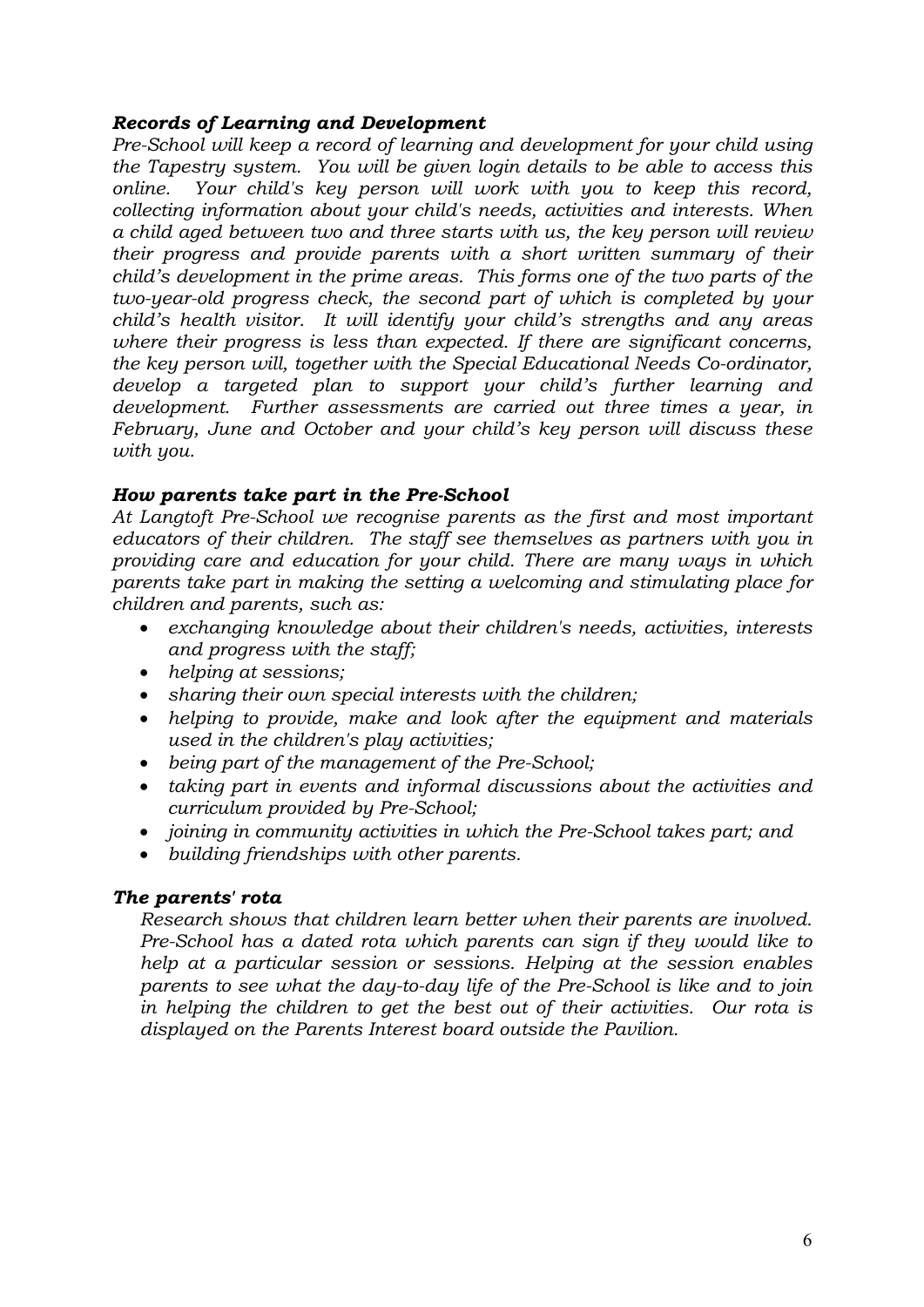## Good Hygiene Practices

We recognise the need for good hygiene in all areas of the setting. Children are encouraged to put tissues in the bin after wiping their nose and wash their hands after going to the toilet or touching animals. They are also reminded to wash their hands ready for snack time and before eating their lunch. Children are taught about the importance of good hygiene through activities and by receiving praise for their efforts.

## Policies

Pre-School's policies can be found in our policies folder which is available upon request. Policies include Special Educational Needs, Confidentiality, Complaints, Health and Safety, Selecting Equipment/Toys, Student Placement, Safeguarding, Equal Opportunities, Risk Assessment, Staffing and Employment, Visitors, Lost Child, Non-Collection of Child, Outings, Illness, Fees and Adverse Weather. The policies help us to make sure that the service provided by the setting is a high quality one and that being a member of the setting is an enjoyable and beneficial experience for each child and her/his parents. The staff and parents of the Pre-School work together to adopt the policies and all have the opportunity to take part in the annual review of the policies.

## Special Educational Needs

As part of the setting's policy to ensure that its provision meets the needs of each individual child and that they can fully access the services we offer, we take account of any needs a child, their parent or family may have. The setting works to the requirements of the 1993 Education Act and The Special Educational Needs & Disability (SEND) Code of Practice 2014. Our Special Educational Needs & Disability Co-ordinator is Lucie Cunnington.

#### The management of Langtoft Pre-School

A parent management committee - whose members are elected by the parents of the children who attend the Pre-School - manages Pre-School. The elections take place at our Annual General Meeting which is held in September. The committee is responsible for:

- managing the Pre-School's finances;
- employing and managing the staff;
- making sure that the Pre-School has and works to policies that help it to provide a high quality service
- ensuring that the Pre-School works in partnership with the children's parents.

The Annual General Meeting is open to the parents of all of the children who attend Pre-School. It is our shared forum for looking back over the previous year's activities and shaping the coming year's plan.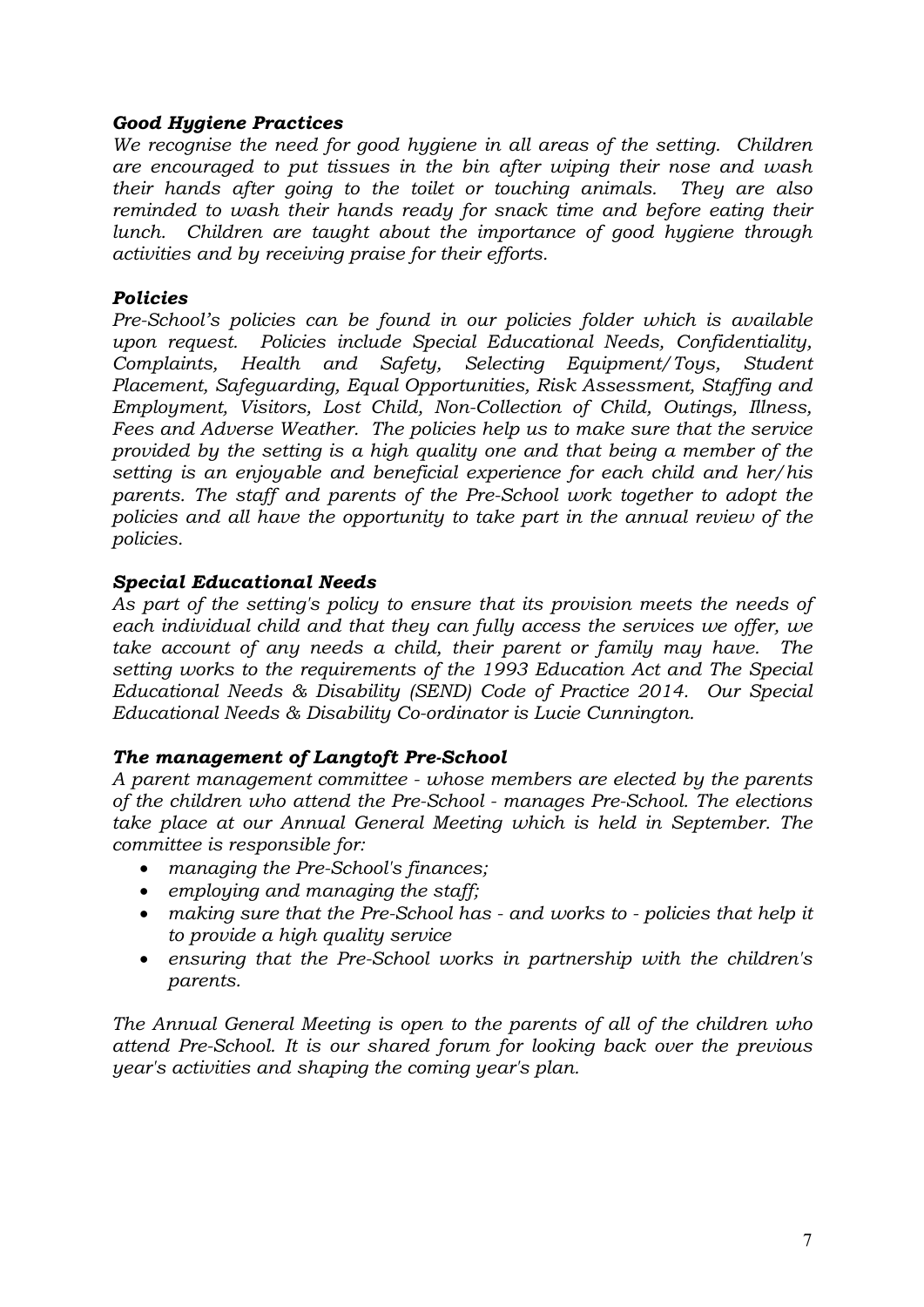## Fundraising

The committee organise the fundraising events and the money raised is used to ensure the upkeep and maintenance of the premises and to purchase new equipment. Previous events include Joules Seconds sale, Jam Jar Tombola at the Primary School Fete, selling refreshments at the Langtoft Fun Run. Forthcoming events are advertised at Pre-School and in the newsletter.

#### **Lottery**

We have also joined and set up with "Your School Lottery". The lottery pays a percentage of the money back in to the pre-school along with a guaranteed winner every week!

#### Fees

Fees are payable monthly in advance and from January 2020 will be £5.75 per hour. There is usually an increase in fees in January each year. Fees continue to be payable even if a child is absent. In cases of prolonged absence, parents should consult the Co-ordinator about payment. Each child's attendance at the group is conditional upon continued payment of any fees due. Our current fee structure is shown below:

| Standard hourly rate                      | £5.75 per hour                         |
|-------------------------------------------|----------------------------------------|
| Full day rate (6 hours)                   | £34.50                                 |
| Morning session rate (3 hours)            | £17.25                                 |
| Early Years Entitlement<br>(EYE)          | <i>FREE</i>                            |
| funded hours                              |                                        |
| For those children who are accessing      | £5.75 per hour                         |
| the Early Years Entitlement, any          |                                        |
| additional hours will be charged at       | £34.50 per full day                    |
| the standard hourly rate.                 | £17.25 per morning session             |
| Hours of <b>EYE</b> delivery are:         | $8.45 - 11.45$ am (3 hours)            |
| (breakfast club and extended play         | $8.45 - 12.45$ pm (4 hours)            |
| are also accessible)                      | $8.45 - 2.45$ pm (6 hours)             |
|                                           | Parents <b>will not</b> be required to |
|                                           | purchase additional hours in order to  |
| Your chosen <b>EYE</b> hours must be      | secure free provision.                 |
| agreed with the Co-ordinator and          | Advance payments <b>will not</b><br>be |
| be<br><i>indicated</i> on<br>will<br>your | requested from those parents           |
| Parent/Carer contract prior<br>to         | accessing EYE hours only.              |
| starting at Pre-School.                   | Children attending a Monday session    |
|                                           | may not be able to access their full   |
|                                           | entitlement due to bank holidays.      |

#### Early Years Entitlement

At present the Early Years Entitlement is available for three and four year olds. Pre-School will apply and receive grant for each eligible child for up to 15 **hours per week**, from the term following their  $3^{rd}$  birthday and we do our utmost to provide these hours wherever possible. Extra hours may also be available, space permitting, and these are charged at our hourly rate.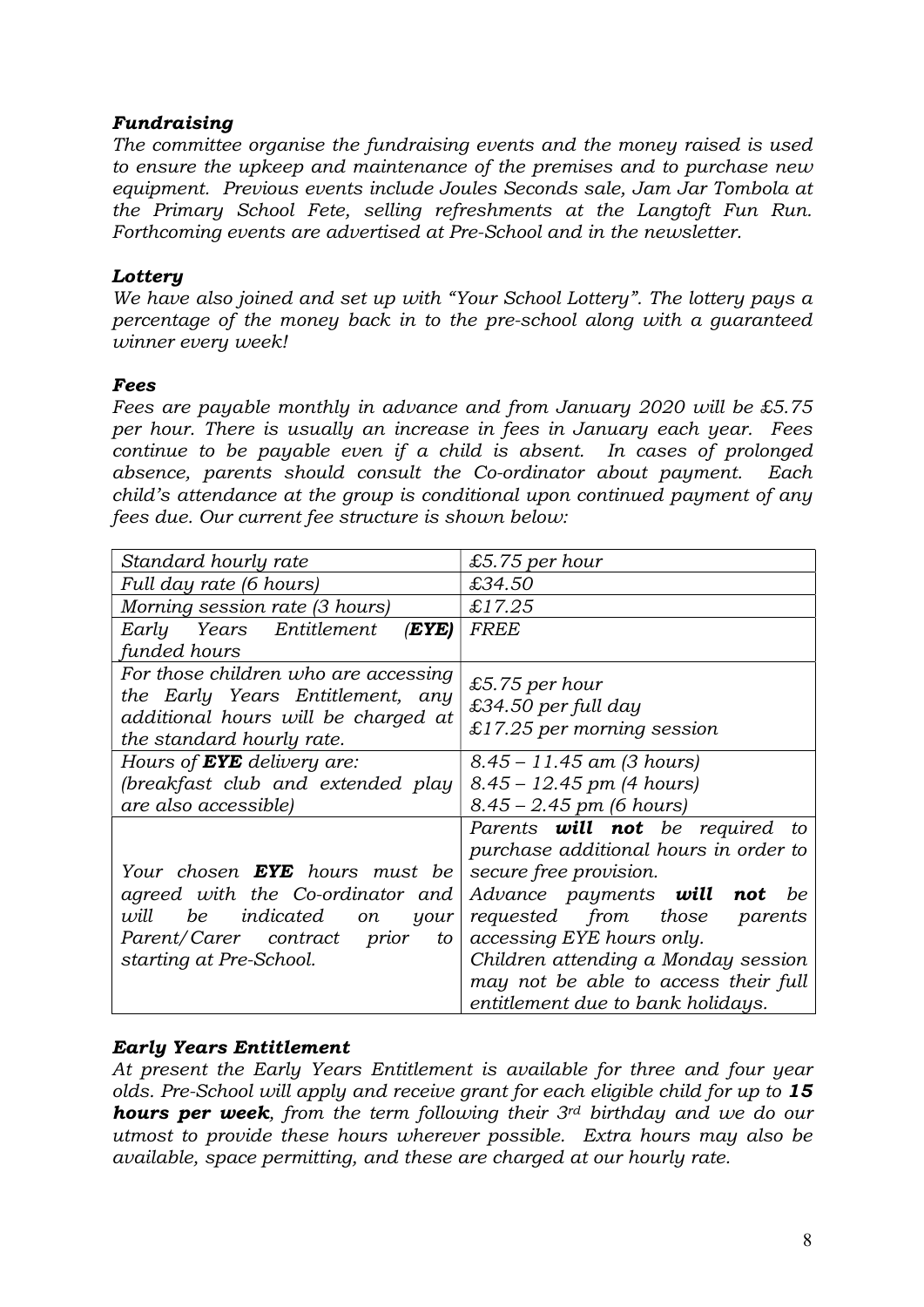#### Entitlement for Two Year Olds

Langtoft Pre-School is able to take children who qualify for 2 year old funding. This provides up to 15 hours of free childcare for parents who are entitled to certain benefits and it can be accessed as soon as your child starts Pre-School. Please contact us if you would like further details regarding the criteria and the application process. Alternatively you can find out more by visiting www.lincolnshire.gov.uk/2yearolds

#### 30 Hours Free Childcare

Langtoft Pre-School can offer 30 hours free childcare to those three and four year old children who are eligible. Parents can check their eligibility online at www.childcarechoices.gov.uk and, if eligible, submit an online application. Once approved, parents will receive an eligibility code that will need to be submitted to Pre-School for validation. Parents should be aware that the entitlement begins from the term after the code is received and should speak to the Co-ordinator regarding sessions if they intend to access these hours.

## Admissions – Policy and Practice

It is our intention to make our Pre-school genuinely accessible to children and families from all sections of the local community. Children commence on a minimum of 2 sessions per week over a period of 2 days. Our waiting list is arranged in order of date of birth, with preference given to those children eligible for Early Years Funding, Two Year Old Funding or starting school the following September. We take children from the age of  $2\frac{1}{2}$  years. Parents may put their child's name down at birth, however we are unable to guarantee places as our intake is based on age and being on our admission list does not give priority over older children, only those of the same age. A registration fee of £30 is payable when an offer of a place has been made which will secure your child's place. If your child will only be accessing their Early Years Entitlement however, parents will be asked to make a voluntary payment of £30 towards the cost of registration.

#### Voluntary Contribution Scheme

Pre-School runs a voluntary contribution scheme for parents of children who are entitled to free nursery education. Letters are sent out each term asking parents if they are able to make a contribution towards Pre-School's funds of £20. In the past these have been used to pay for resources and equipment such as sports Day medals, and specialist visits and activities such as Zoolab, Musical Minis and Living Eggs. Furthermore, this income allows Pre-School to have extra staff in the setting over and above OFSTED requirements, meaning they can spend more 1:1 time with each of their key children.